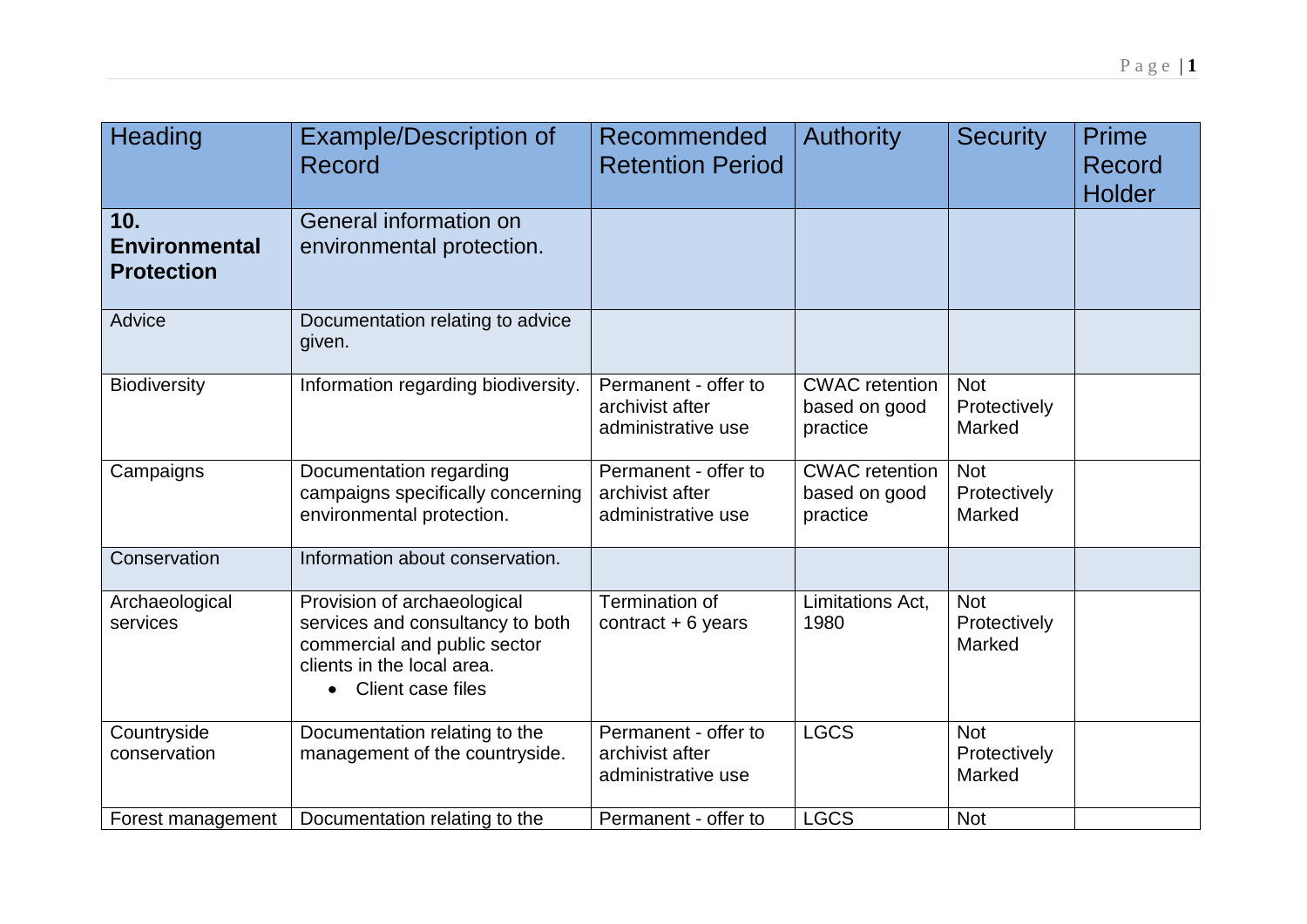| Heading                            | <b>Example/Description of</b><br>Record                            | Recommended<br><b>Retention Period</b>                         | <b>Authority</b> | <b>Security</b>                      | Prime<br><b>Record</b><br>Holder |
|------------------------------------|--------------------------------------------------------------------|----------------------------------------------------------------|------------------|--------------------------------------|----------------------------------|
|                                    | management of forests.                                             | archivist after<br>administrative use                          |                  | Protectively<br>Marked               |                                  |
| Heritage<br>conservation           | Documentation looking<br>specifically at heritage<br>conservation. | Permanent - offer to<br>archivist after<br>administrative use. | <b>LGCS</b>      | <b>Not</b><br>Protectively<br>Marked |                                  |
| Nature conservation                | Documentation looking<br>specifically at nature<br>conservation.   | Permanent, offer to<br>archivist after<br>administrative use   | <b>LGCS</b>      | <b>Not</b><br>Protectively<br>Marked |                                  |
| Urban conservation                 | Documentation relating to<br>conservation in towns and cities.     | Permanent, offer to<br>archivist after<br>administrative use   | <b>LGCS</b>      | <b>Not</b><br>Protectively<br>Marked |                                  |
| Woodland<br>management             | Documentation relating to the<br>management of woodland.           | Permanent, offer to<br>archivist after<br>administrative use   | <b>LGCS</b>      | <b>Not</b><br>Protectively<br>Marked |                                  |
| Monitoring                         | Information on monitoring the<br>environment.                      |                                                                |                  |                                      |                                  |
| Coastal erosion                    | Data and information on coastal<br>erosion.                        | Permanent, offer to<br>archivist after<br>administrative use   | <b>LGCS</b>      | <b>Not</b><br>Protectively<br>Marked |                                  |
| Environmental<br>impact assessment | Documentation relating to<br>environmental impact<br>assessments.  | Permanent, offer to<br>archivist after<br>administrative use   | <b>LGCS</b>      | <b>Not</b><br>Protectively<br>Marked |                                  |